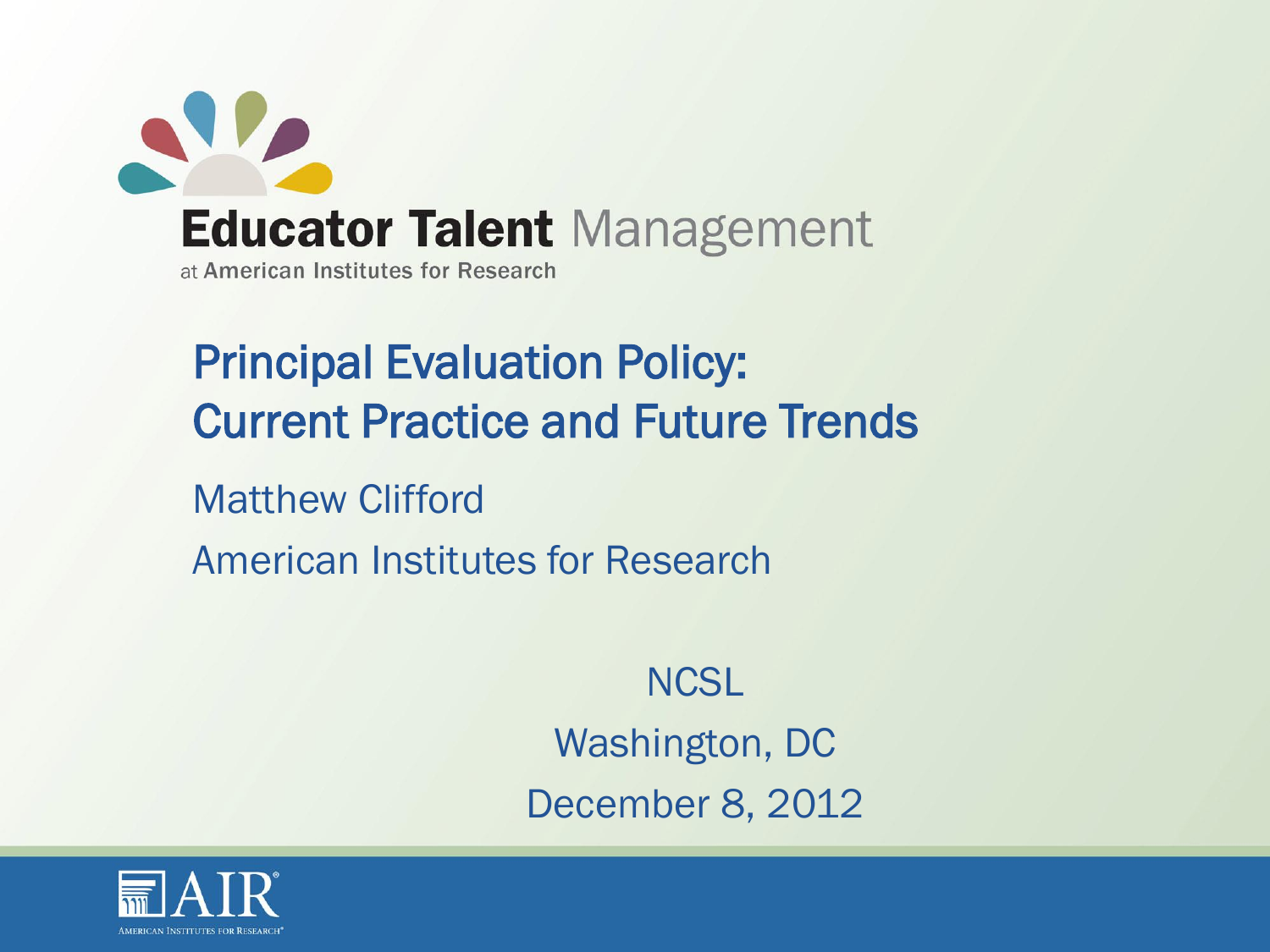# AIR's Educator Effectiveness:

# Research and Technical Assistance to States

- **Great Teachers and Leaders** Comprehensive Center
- **Teacher Incentive Fund Technical** Assistance Center
- Race to the Top Technical Assistance Center
- **Regional Educational Laboratory Network**

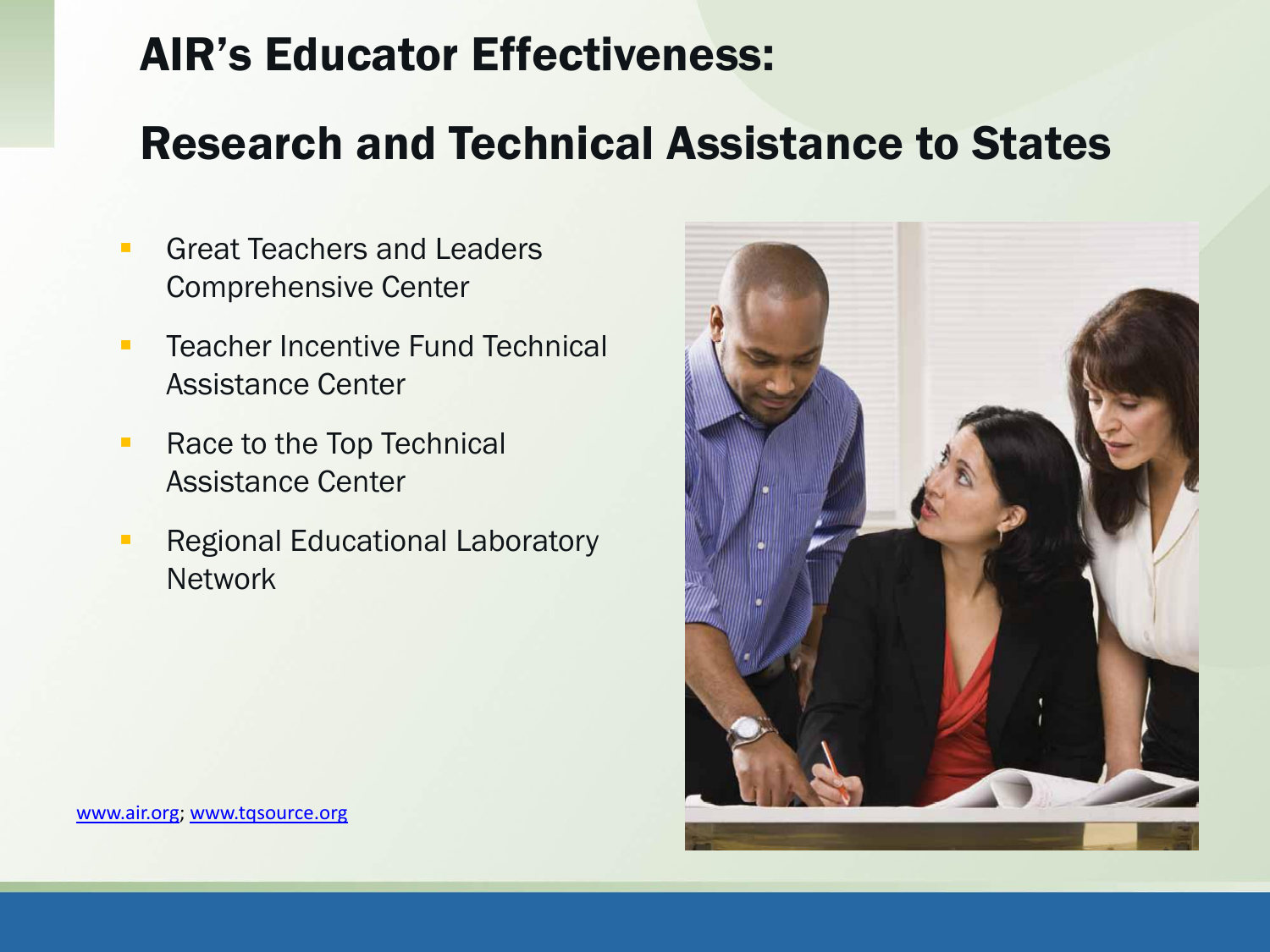# AIR's Educator Talent Management Group

- **Design systems**
- **Implement student growth** measures
- **Develop communications and** engagement strategies.
- **Evaluate implementation and** impact

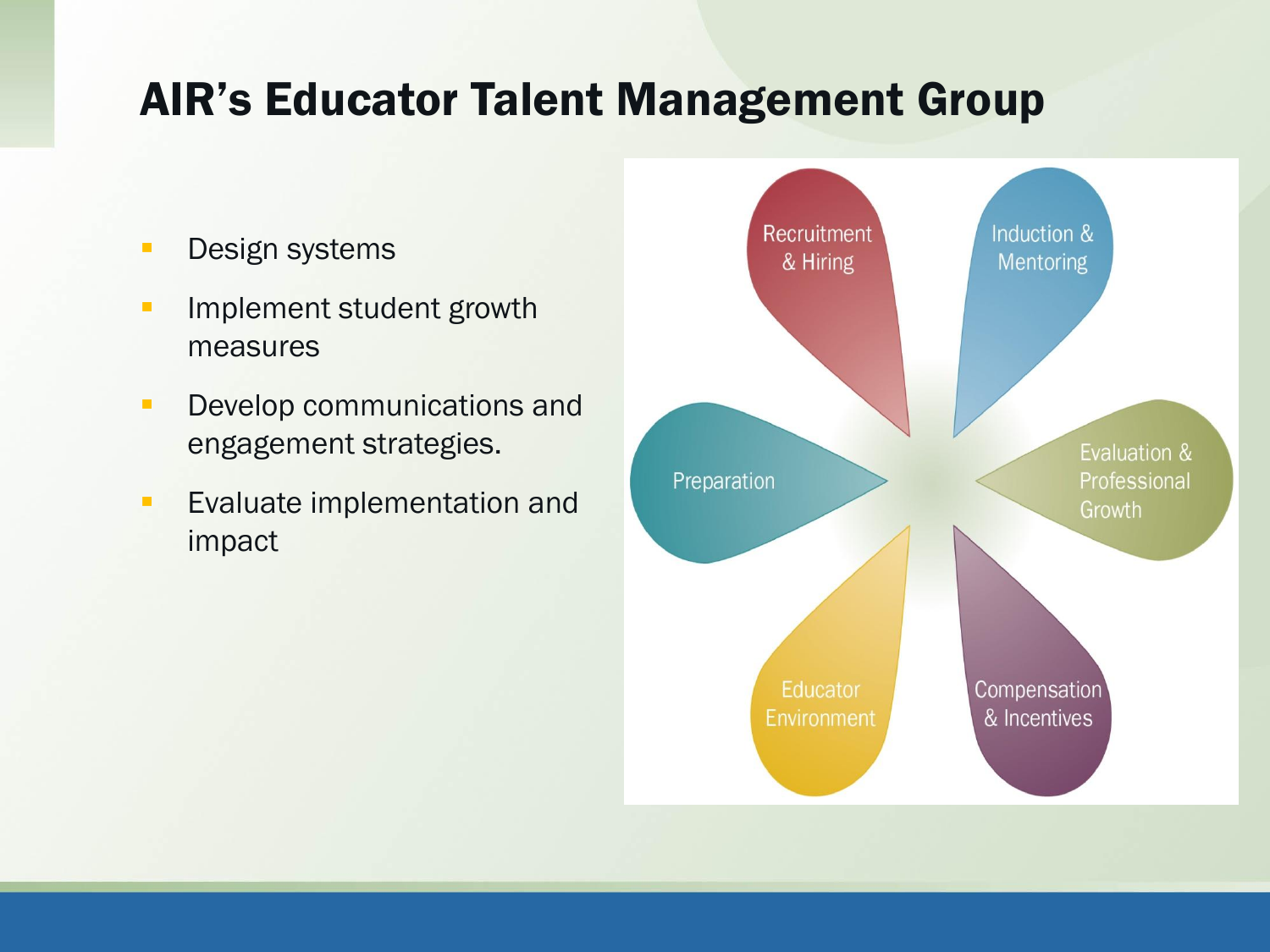## Why Principals Matter: According to Numbers

90,000 public school principals 98,706 public schools 3 million public school teachers

55 million PK-12 public school students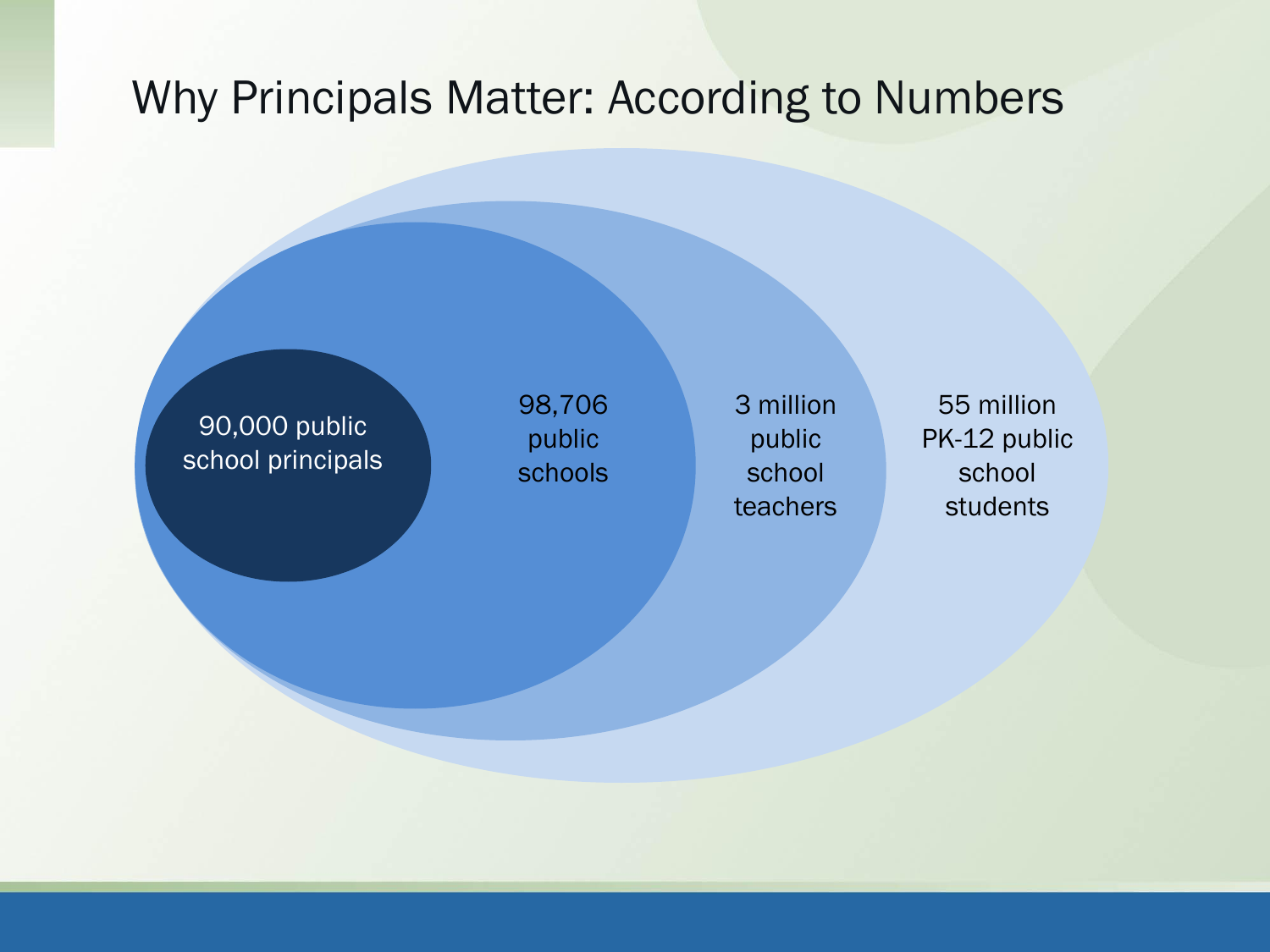#### Why Principals Matter: According to the Research



Clifford, Sherratt & Fetters, 2012 available at [www.educatortalent.org](http://www.educatortalent.org/)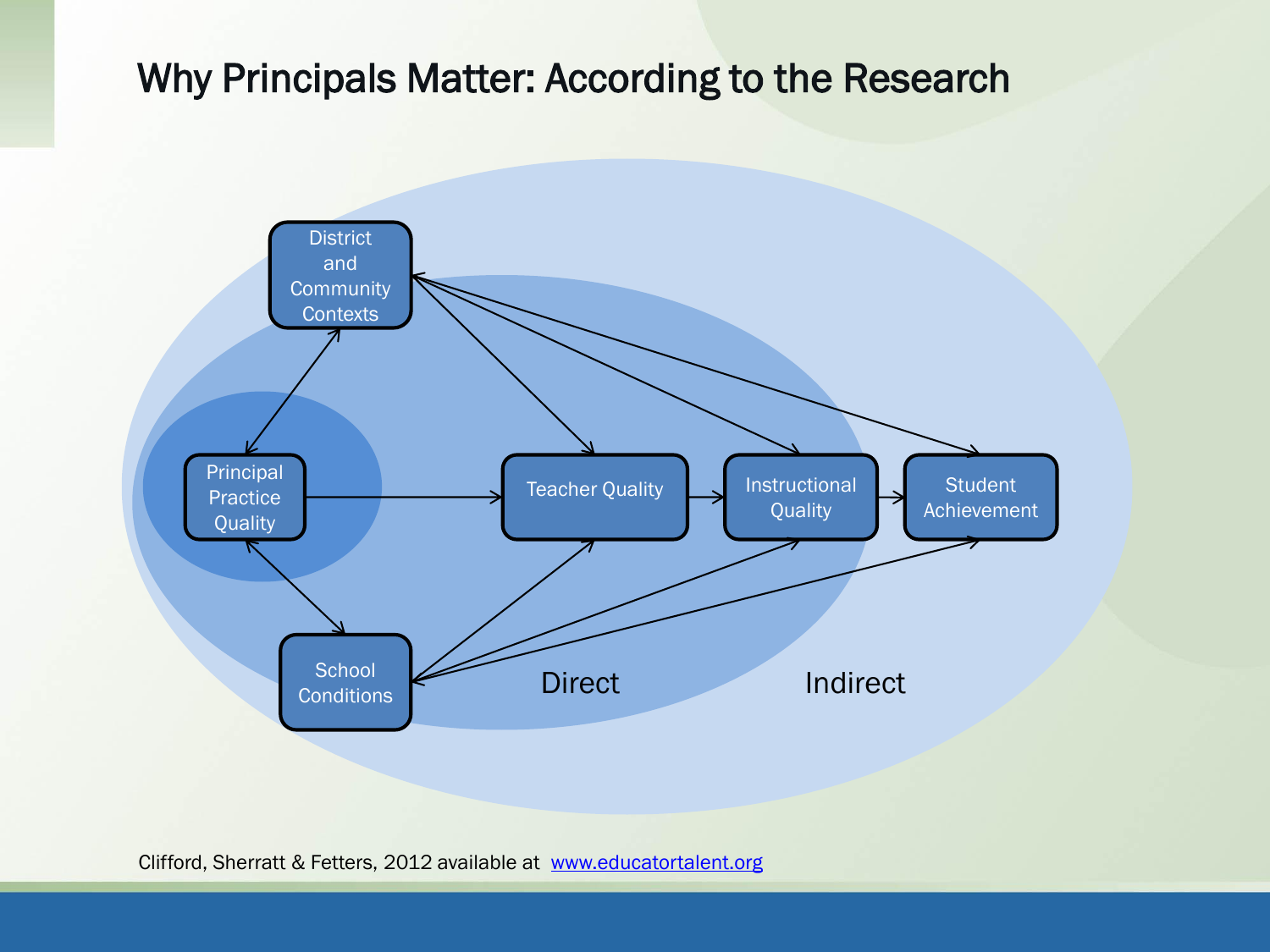#### Principal Evaluation: Current Practice

- Research provides little evidence that principal evaluation has impact.
- Principals view evaluation as having little influence on their work.
- Principals are held accountable to outcomes that they do not directly control and that provide little guidance on how to improve their work.
- Performance assessments are:
	- Inconsistently administered;
	- Not always aligned with professional standards or standards for personnel evaluation;
	- May not use instruments lacking adequate evidence and testing; and
	- Not practical for evaluators or principals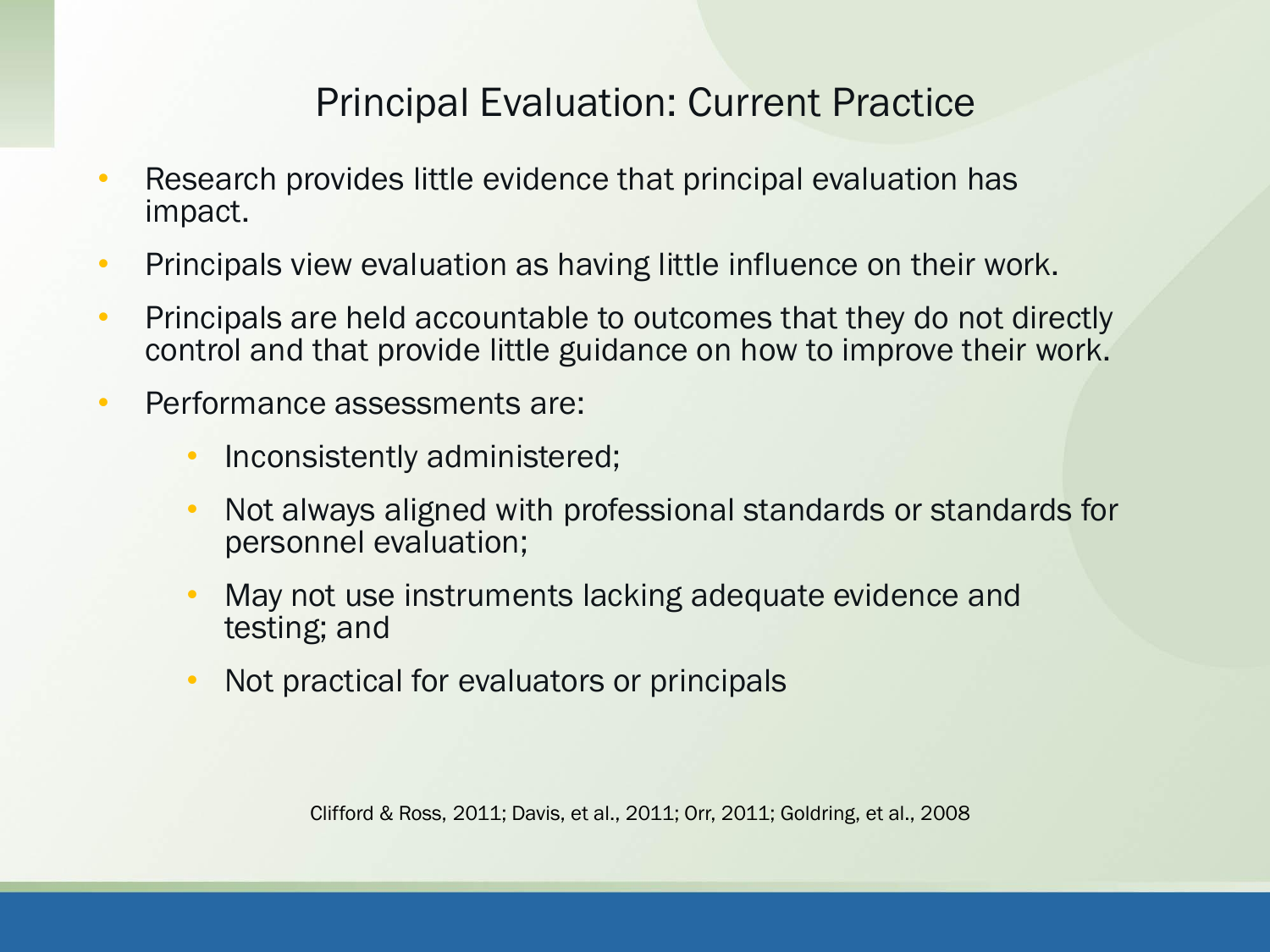## Renewed State Focus on Principal Evaluation

#### History of Federal Incentives **Recent Federal Priorities**

- Education Waivers
- Race to the Top
- School Improvement Grants
- Teacher Incentive Fund
- No Child Left Behind

- Principals evaluated twice per year
- Evaluation organized around a framework that articulates levels of performance
- Principal observations
- Evaluation tied to student growth
- Performance supported by professional development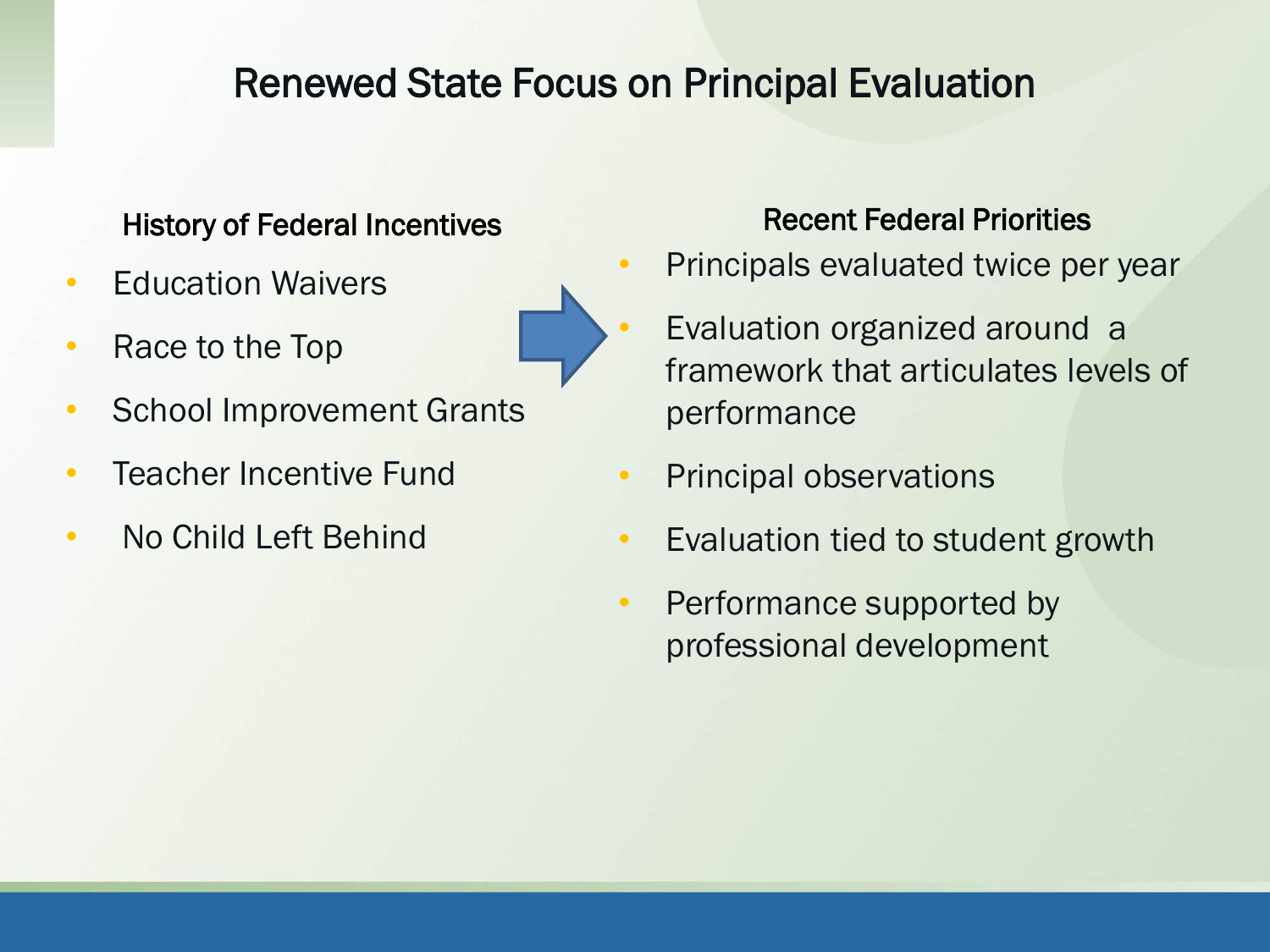## Renewed State Focus on Principal Evaluation

#### National Association of Elementary School Principals & National Association of Secondary School Principals

- Created by and for principals;
- Part of a comprehensive system of support;
- Flexible enough to accommodate differences in principals' experiences;
- Relevant to the improvement;
- Based on accurate, valid and reliable information, gathered through multiple measures;
- Fair in placing a priority on outcomes that principals can control; and
- Useful for informing principals' learning and progress.

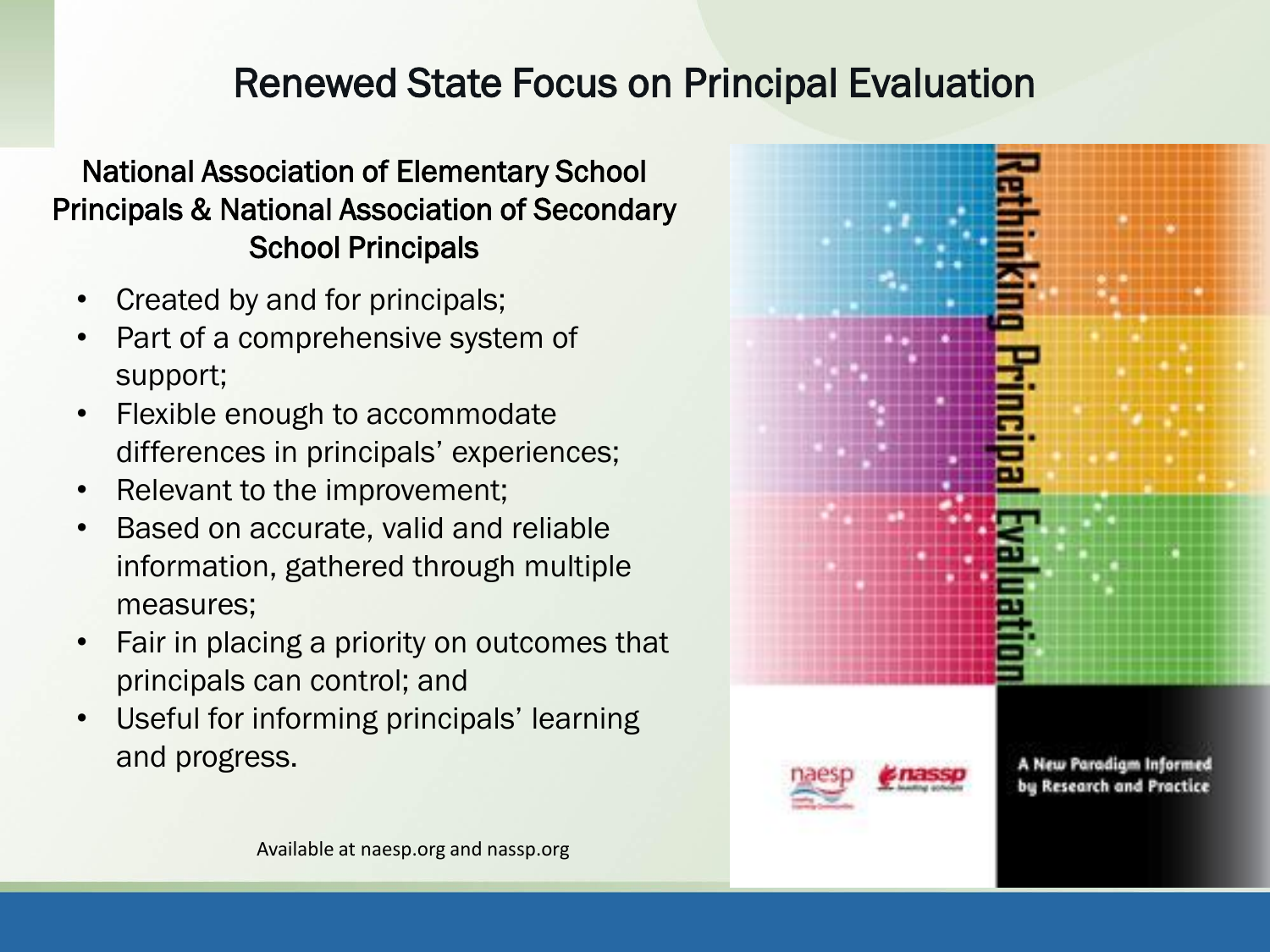# Analysis of Policy Trends: New Legislation and Rules on Principal Evaluation

- 34 states have new legislation or administrative rules requiring improved principal evaluation systems since passage of RTTT in 2009.
- 24 states have new legislation or administrative rules on principal evaluation within the past two years.

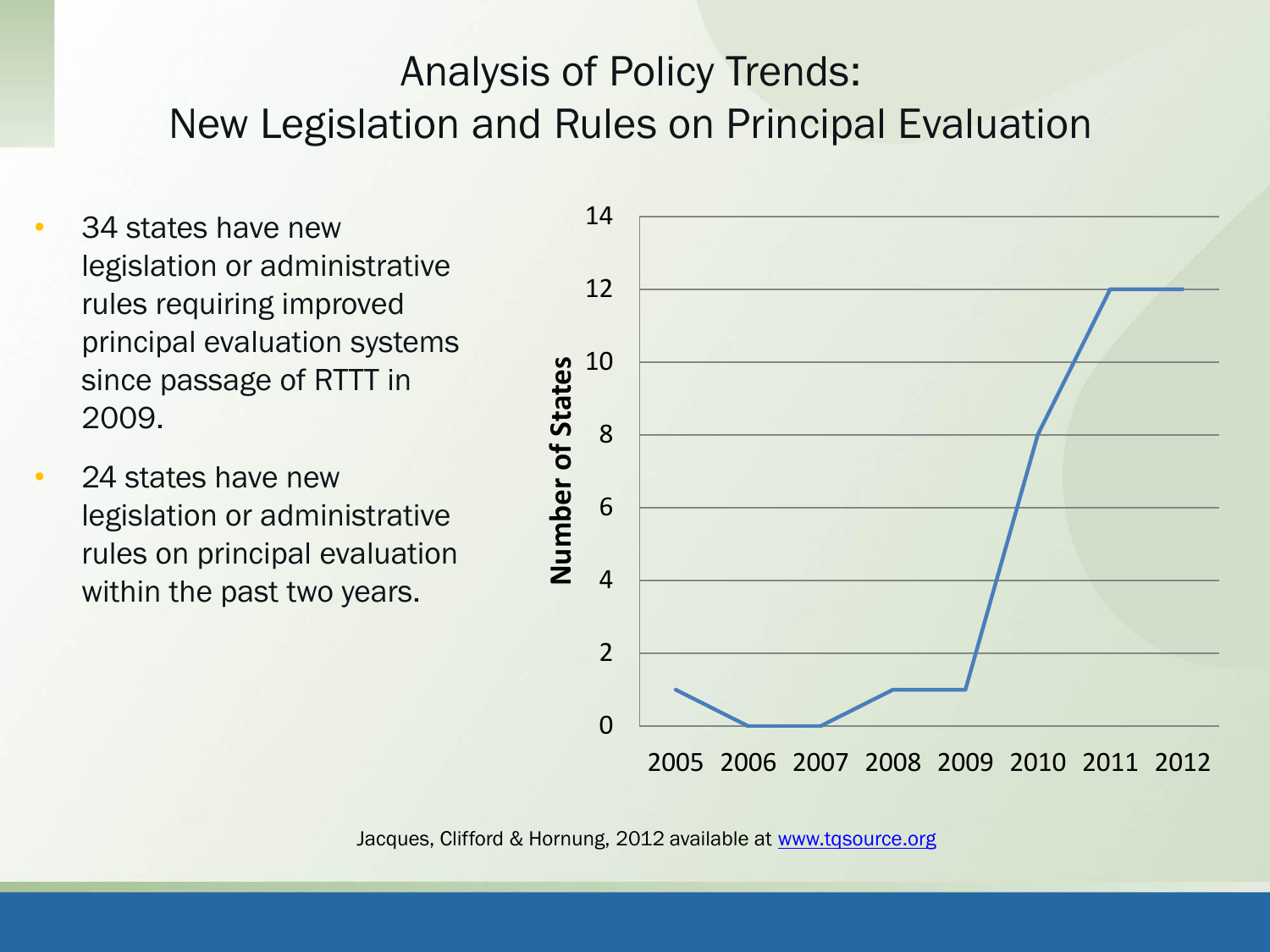# Analysis of Policy Trends: Principal Evaluation Implementation Timelines

- 15 states are slated to implement new principal evaluation systems in 2012-13, and 7 are to implement in 2013-14.
- Of the 19 Race to the Top states, most are allowing less than 2 years for design, pilot, and implementation of new, statewide systems of principal evaluation.
	- 6 states have allowed less than 1 year to design and implement
	- 5 states have allowed 1 year for design and implementation
	- 3 states have allotted more than one year to design and implementation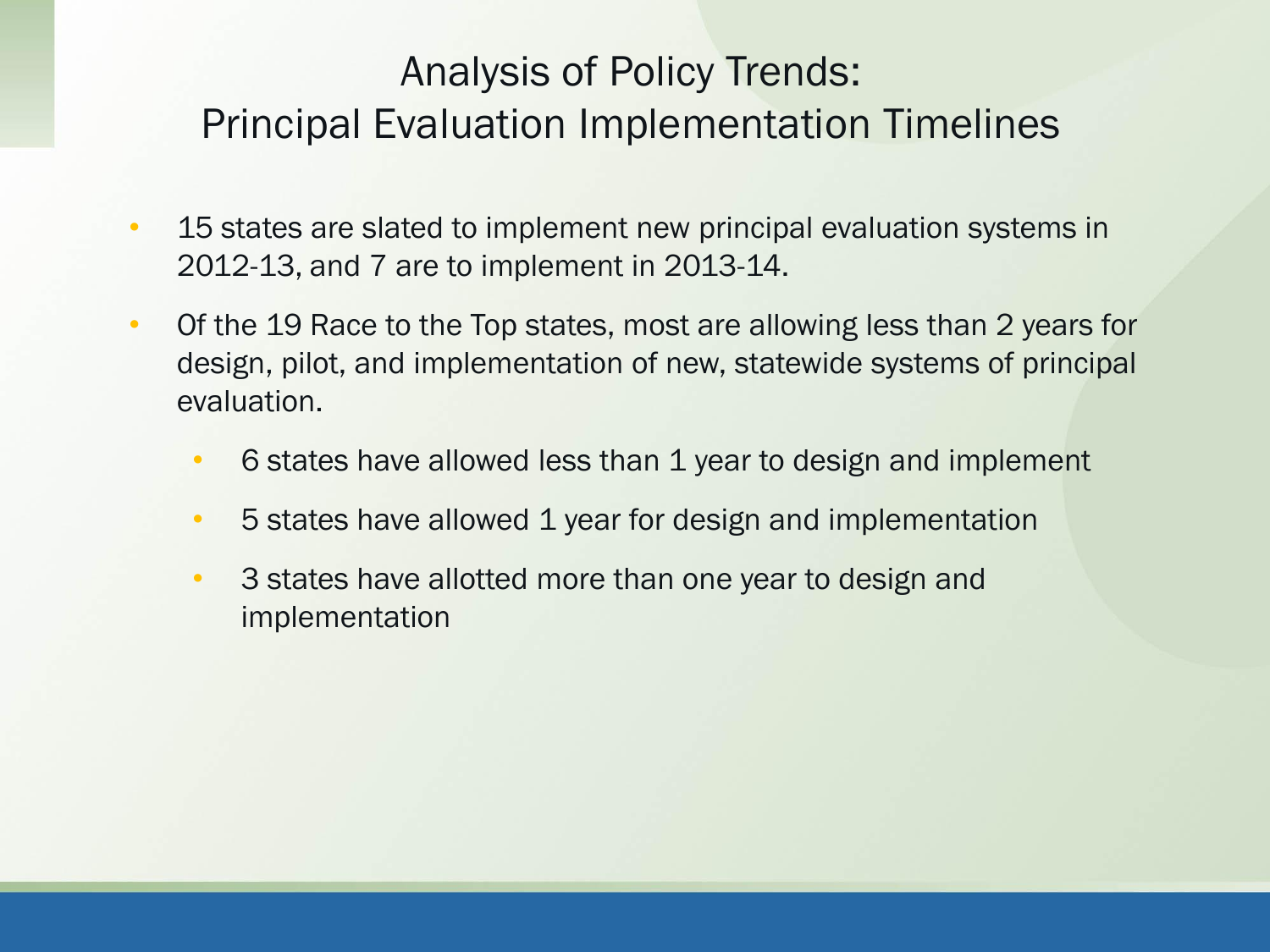# Analysis of Policy Trends: Principal Evaluation Design Components

- **Articulate system goals**
- **Define principal effectiveness and establish standards**
- **Secure stakeholder engagement**
- **Select measures**
- **Determine the evaluation structure**
- **Select and train evaluators**
- **Ensure data integrity**
- **Use evaluation results**
- **Test system performance**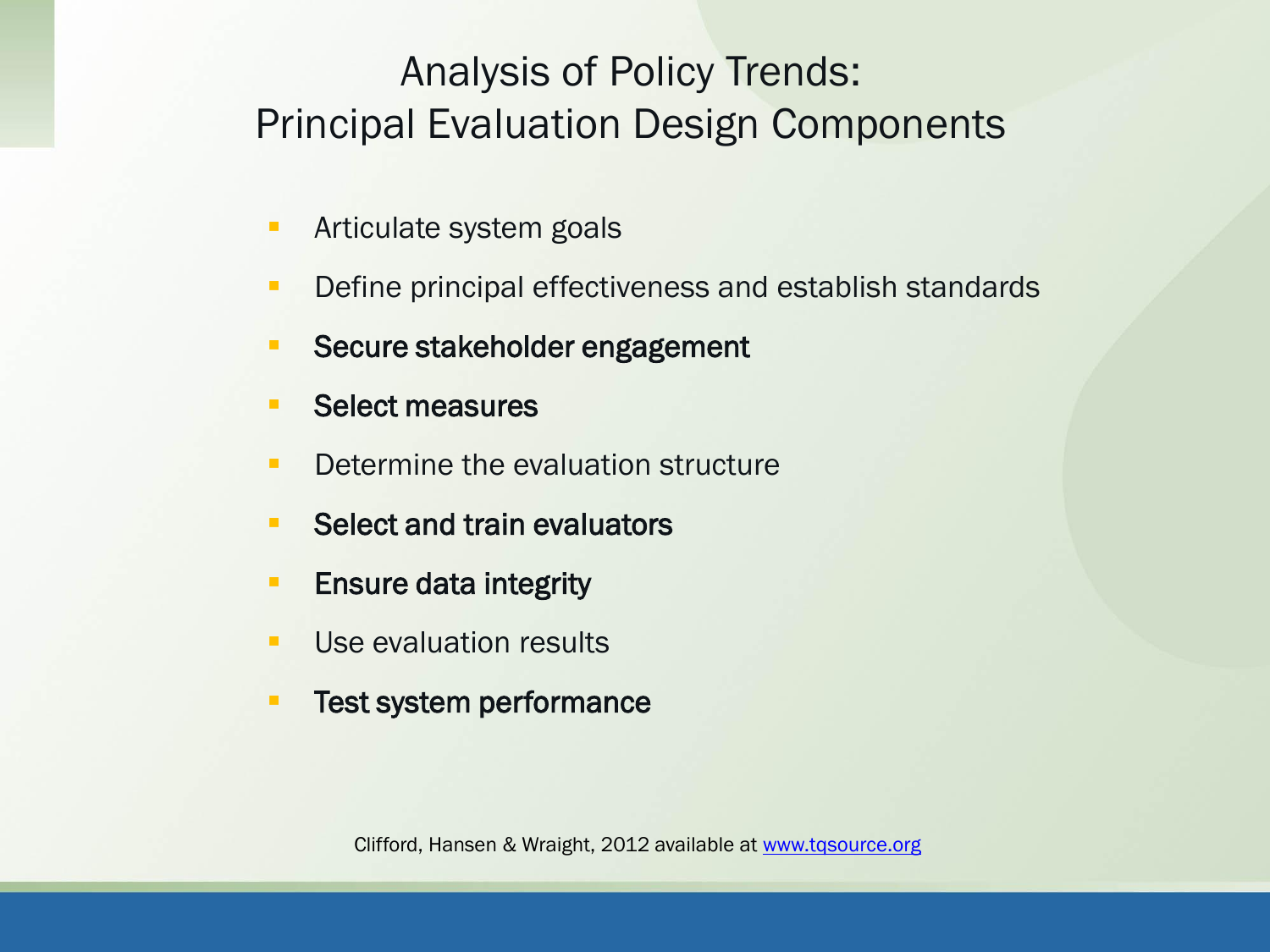# Analysis of Policy Trends:

## Principal Evaluation Implementation Strategies

#### Three implementation models

- State-level system (e.g., Colorado, Maryland, Mississippi)
- Elective state-level (e.g., New York)
- District-level system, with oversight (e.g., Delaware, Florida, Missouri)

#### Models Vary

- Local Ownership
- Flexibility to reflect district/regional priorities
- Resource conservation
- Evaluator training and oversight
- Data collection and use
- System monitoring
- Pilot test design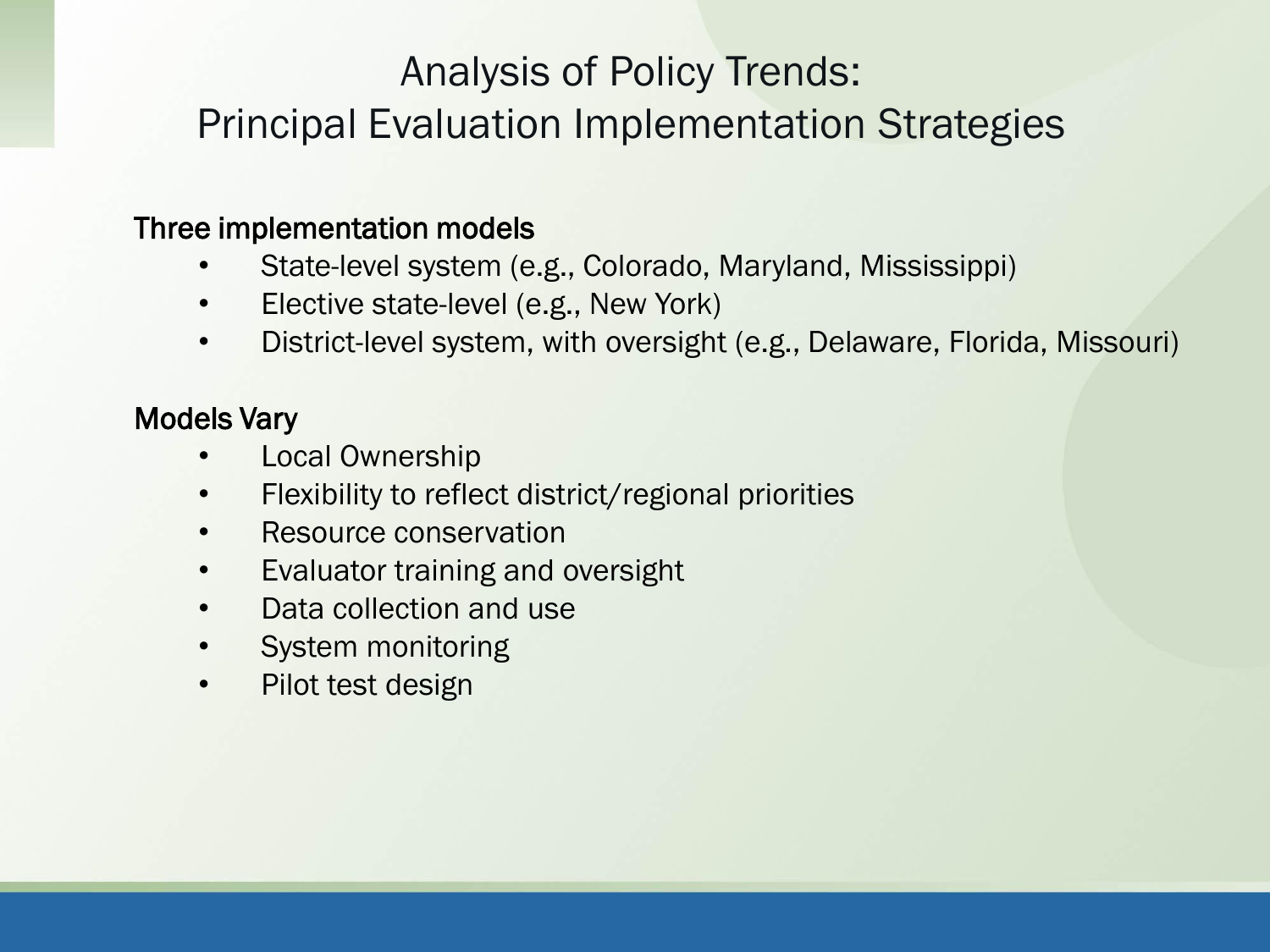## Analysis of Policy Trends: The Crystal Ball

The need for pilot studies in states to determine fidelity, fairness, utility

Adjustments to the design and implementation timelines

Focus on continuous systems improvement and staged systems scaling

Increasing use of multiple practice and outcomes measures **Observations** School climate survey Student learning objectives 360-degree measures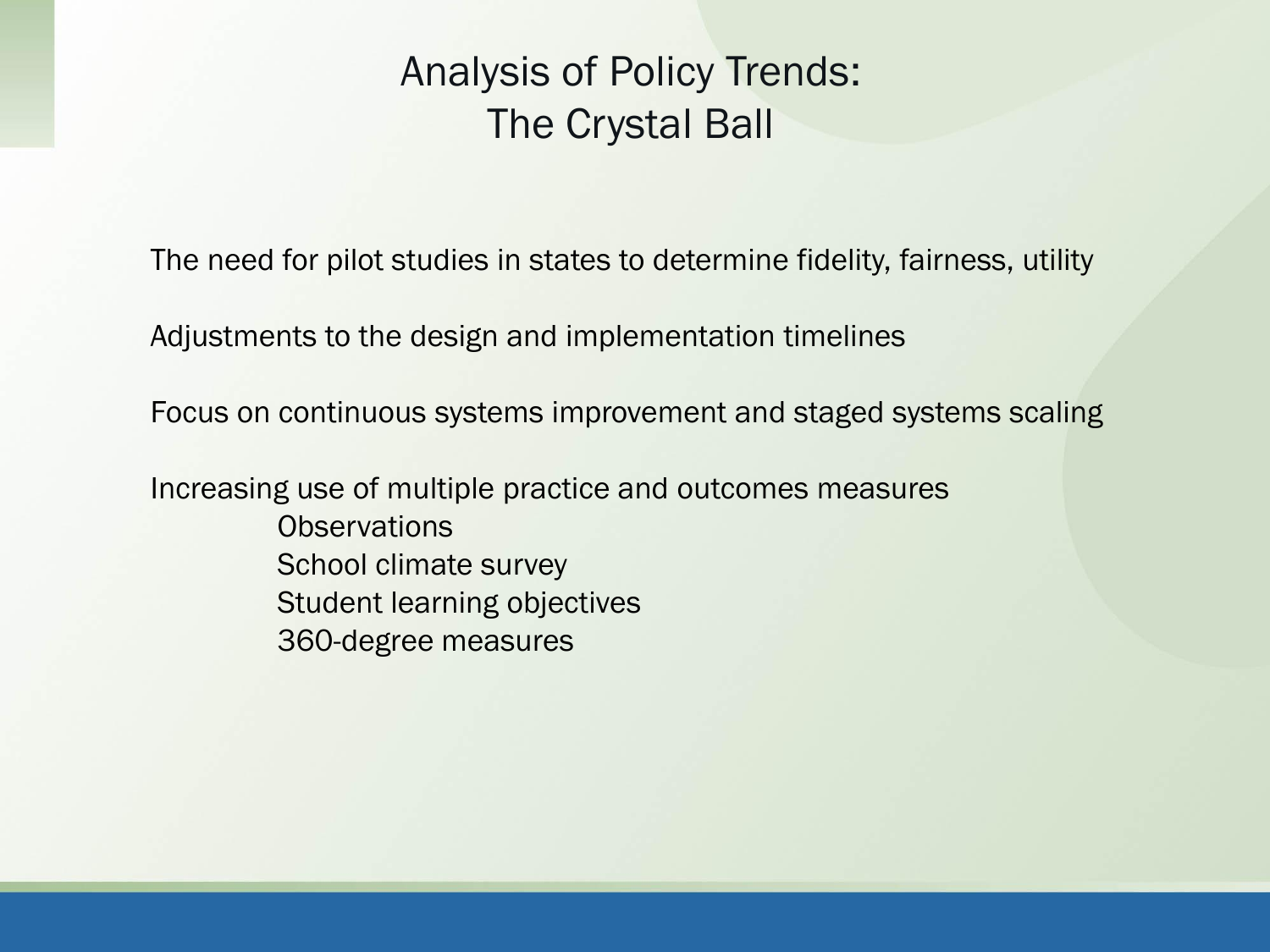

Matthew Clifford Senior Researcher [mclifford@air.org](mailto:mclifford@air.org) 630-689-8017

Great Teachers and Leaders Comprehensive Center: [www.tqsource.org](http://www.tqsource.org/) Educator Talent Management: [www.educatortalent.org](http://www.educatortalent.org/) American Institutes for Research: [www.air.org](http://www.air.org/)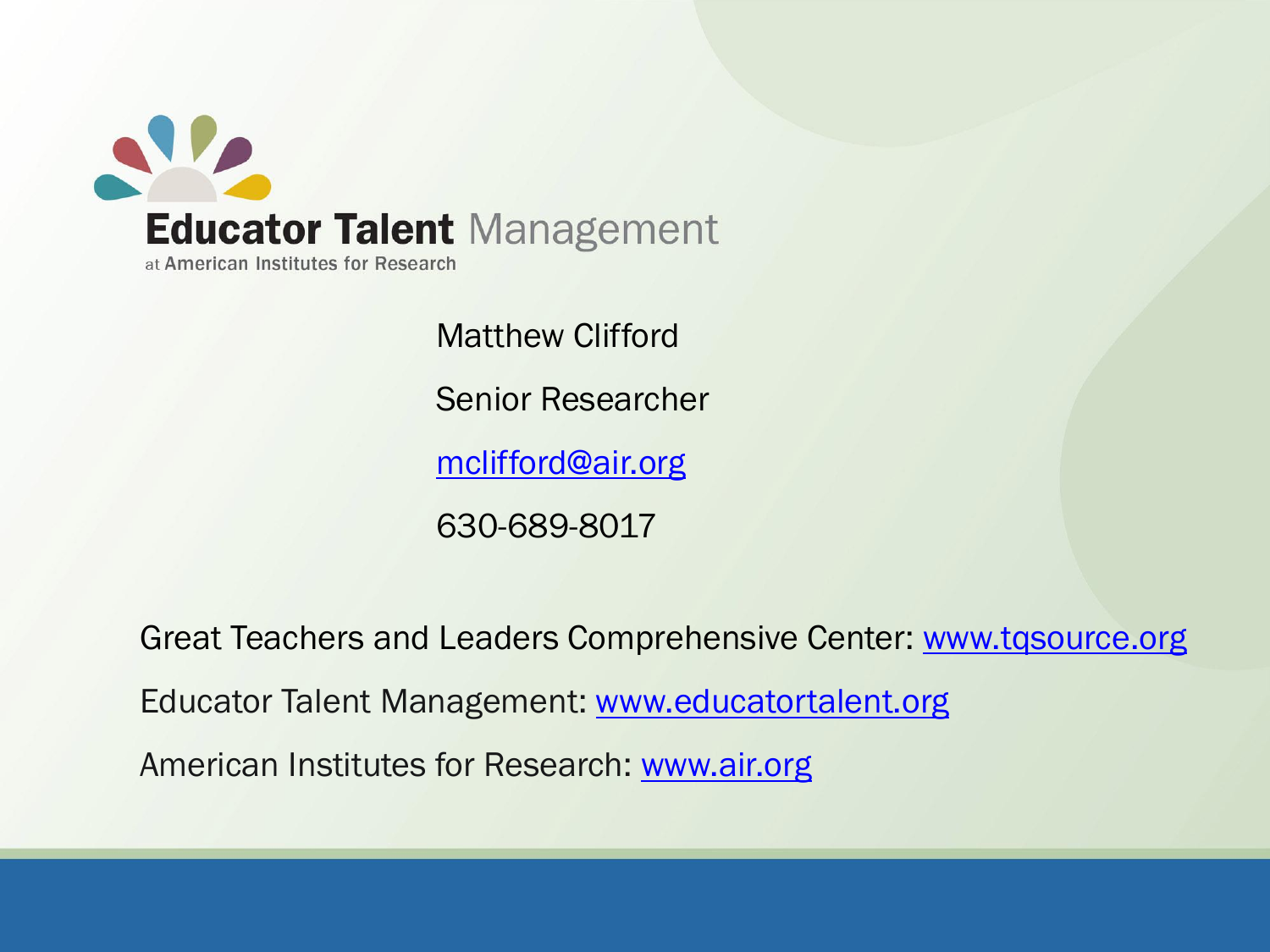#### **Resources**

- Clifford, M. (2012). *Hiring quality school leaders: Challenges and emerging practices.* Naperville, IL: American Institutes for Research. Retrieved February 22, 2012, from http://www.air.org/files/Hiring\_Quality\_School\_Leaders.pdf
- Clifford, M., Hanson, U., Lemke, M., Wraight, S., Menon, R., Brown-Sims, M. & Fetters, J. (2012). Practical Guide to Designing Comprehensive School Principal Evaluation Systems. Washington, D.C.: National Comprehensive Center for Teacher Quality.
- Clifford, M., Menon, R., Gangi, T., Condon, C. & Hornung, K. (2012). *Measuring school climate: A review of survey validity and reliability for use in principal evaluation design.* Washington, D.C.: American Institutes for Research.
- Clifford, M. & Ross, S. (2011). Designing principal evaluation: Research to guide decision-making. Washington , D.C.: National Association of Elementary School Principals.
- Condon, C., & Clifford, M. (2010). *Measuring principal performance: How rigorous are commonly used principal performance assessment instruments?* Naperville, IL: Learning Point Associates.
- Center for Educator Compensation Reform: [//www.cecr.ed.gov/](http://www.cecr.ed.gov/)